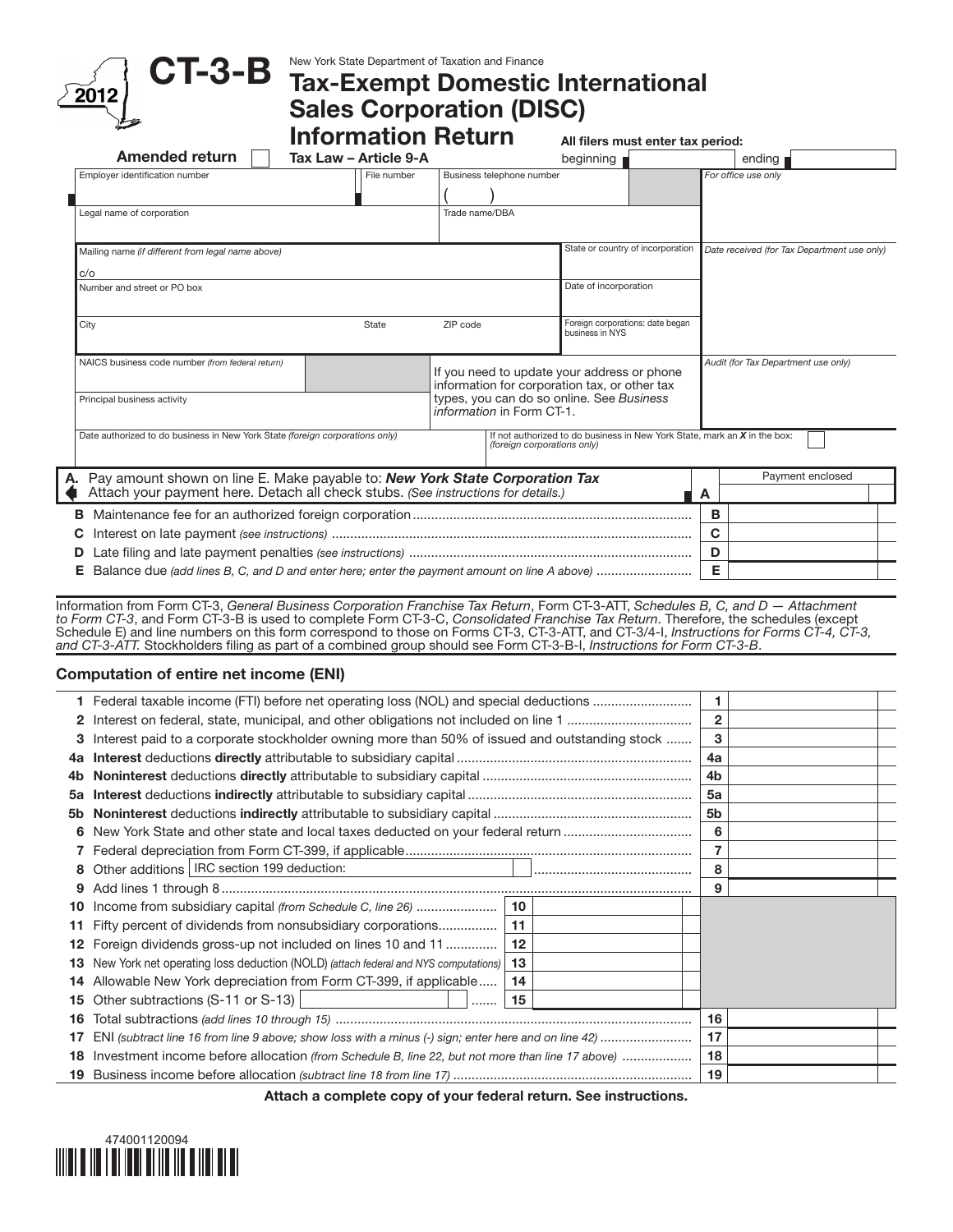| <b>Computation of capital</b> |                                                       | Beginning of year | B<br>End of year |  | Average value |  |
|-------------------------------|-------------------------------------------------------|-------------------|------------------|--|---------------|--|
|                               | 26 Total assets from federal return                   | 26                |                  |  |               |  |
|                               | 27 Real property and marketable securities            |                   |                  |  |               |  |
|                               |                                                       | 27                |                  |  |               |  |
|                               |                                                       | 28                |                  |  |               |  |
|                               | <b>29</b> Real property and marketable securities at  |                   |                  |  |               |  |
|                               |                                                       | 29                |                  |  |               |  |
|                               | <b>30</b> Adjusted total assets (add lines 28 and 29) | 30                |                  |  |               |  |
| 31                            |                                                       | 31                |                  |  |               |  |
| 32                            |                                                       |                   |                  |  | 32            |  |
| 33                            |                                                       |                   |                  |  | 33            |  |
| 34                            |                                                       |                   |                  |  | 34            |  |
| 35                            |                                                       |                   |                  |  | 35            |  |
| 36                            |                                                       |                   |                  |  | 36            |  |

# Computation of minimum taxable income (MTI)

|    |                                                                                                        | 42 |  |
|----|--------------------------------------------------------------------------------------------------------|----|--|
|    | Adjustments                                                                                            |    |  |
|    |                                                                                                        | 43 |  |
|    | 44 Amortization of mining exploration and development costs paid or incurred after 1986                | 44 |  |
| 45 | Amortization of circulation expenditures paid or incurred after 1986 (personal holding companies only) | 45 |  |
| 46 | Basis adjustments in determining gain or loss from sale or exchange of property                        | 46 |  |
| 47 |                                                                                                        | 47 |  |
| 48 |                                                                                                        | 48 |  |
| 49 |                                                                                                        | 49 |  |
| 50 |                                                                                                        | 50 |  |
|    |                                                                                                        | 51 |  |
|    | Tax preference items                                                                                   |    |  |
|    |                                                                                                        | 52 |  |
| 53 |                                                                                                        |    |  |
| 54 |                                                                                                        | 54 |  |
| 55 |                                                                                                        | 55 |  |
| 56 |                                                                                                        | 56 |  |
| 57 |                                                                                                        | 57 |  |
| 58 |                                                                                                        | 58 |  |
| 59 |                                                                                                        | 59 |  |
| 60 | Investment income before apportioned NOLD (add page 1, line 18 and page 5, line 21)                    | 60 |  |
| 61 |                                                                                                        | 61 |  |
| 62 |                                                                                                        | 62 |  |
|    |                                                                                                        | 63 |  |
|    |                                                                                                        | 64 |  |
|    |                                                                                                        |    |  |
|    |                                                                                                        | 65 |  |

*(continued)*

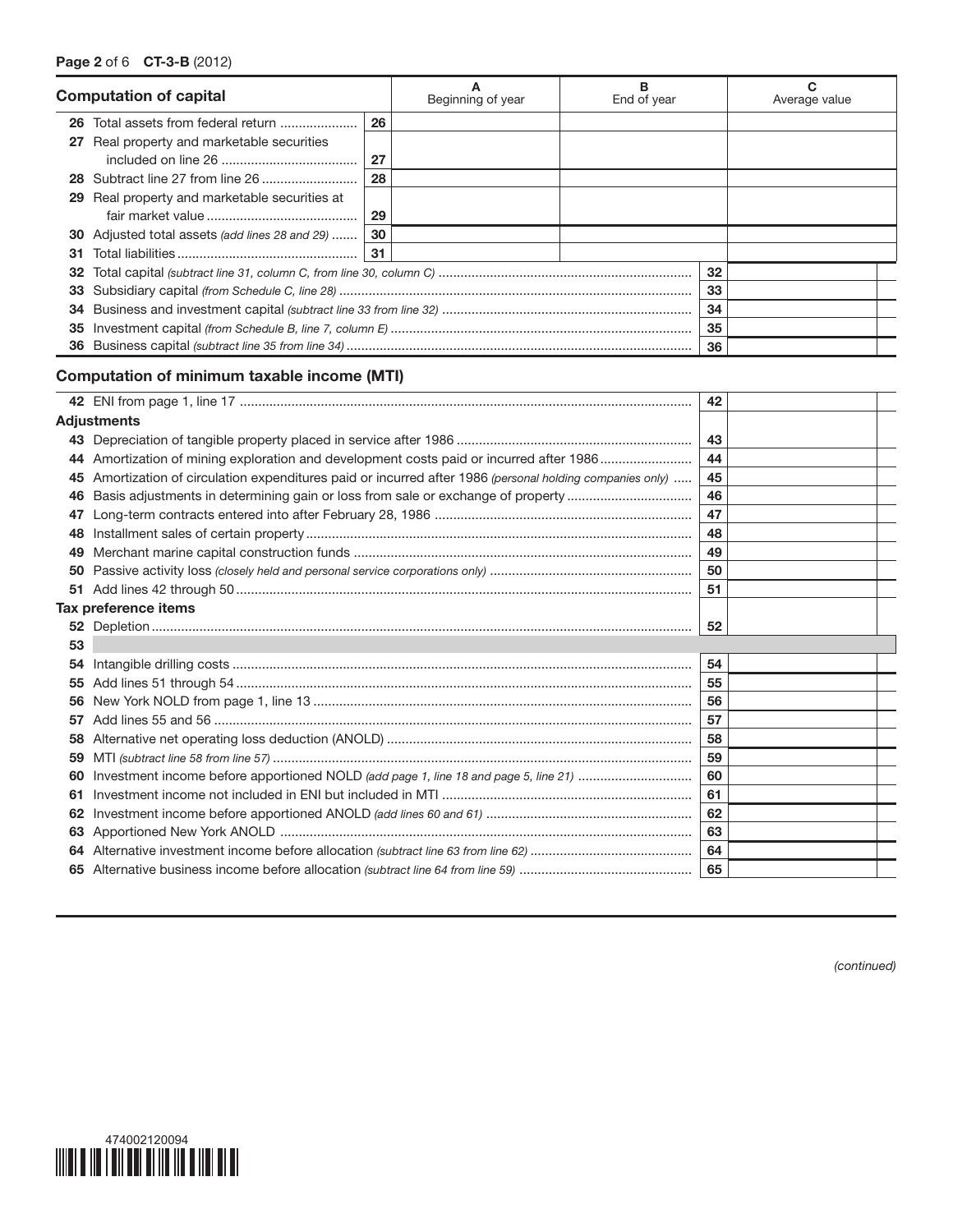# Schedule A, Part 3 — Computation of business allocation

|                                                  |                                                                     |     |                | В          |
|--------------------------------------------------|---------------------------------------------------------------------|-----|----------------|------------|
| Receipts in the regular course of business from: |                                                                     |     | New York State | Everywhere |
|                                                  | 129 Sales of tangible personal property allocated to New York State | 129 |                |            |
|                                                  |                                                                     | 130 |                |            |
|                                                  |                                                                     | 131 |                |            |
|                                                  |                                                                     | 132 |                |            |
|                                                  |                                                                     | 133 |                |            |
|                                                  |                                                                     | 134 |                |            |
|                                                  |                                                                     | 135 |                |            |
|                                                  |                                                                     |     |                |            |

## Schedule A, Part 4 — Computation of alternative business allocation for MTI base

| New York State<br>Everywhere<br>Receipts in the regular course of business from: | A |  |  |
|----------------------------------------------------------------------------------|---|--|--|
|                                                                                  |   |  |  |
| 149 Sales of tangible personal property allocated to New York State<br>149       |   |  |  |
| 150                                                                              |   |  |  |
| 151                                                                              |   |  |  |
| 152                                                                              |   |  |  |
| 153                                                                              |   |  |  |
| 154                                                                              |   |  |  |
| 155                                                                              |   |  |  |

*(continued)*

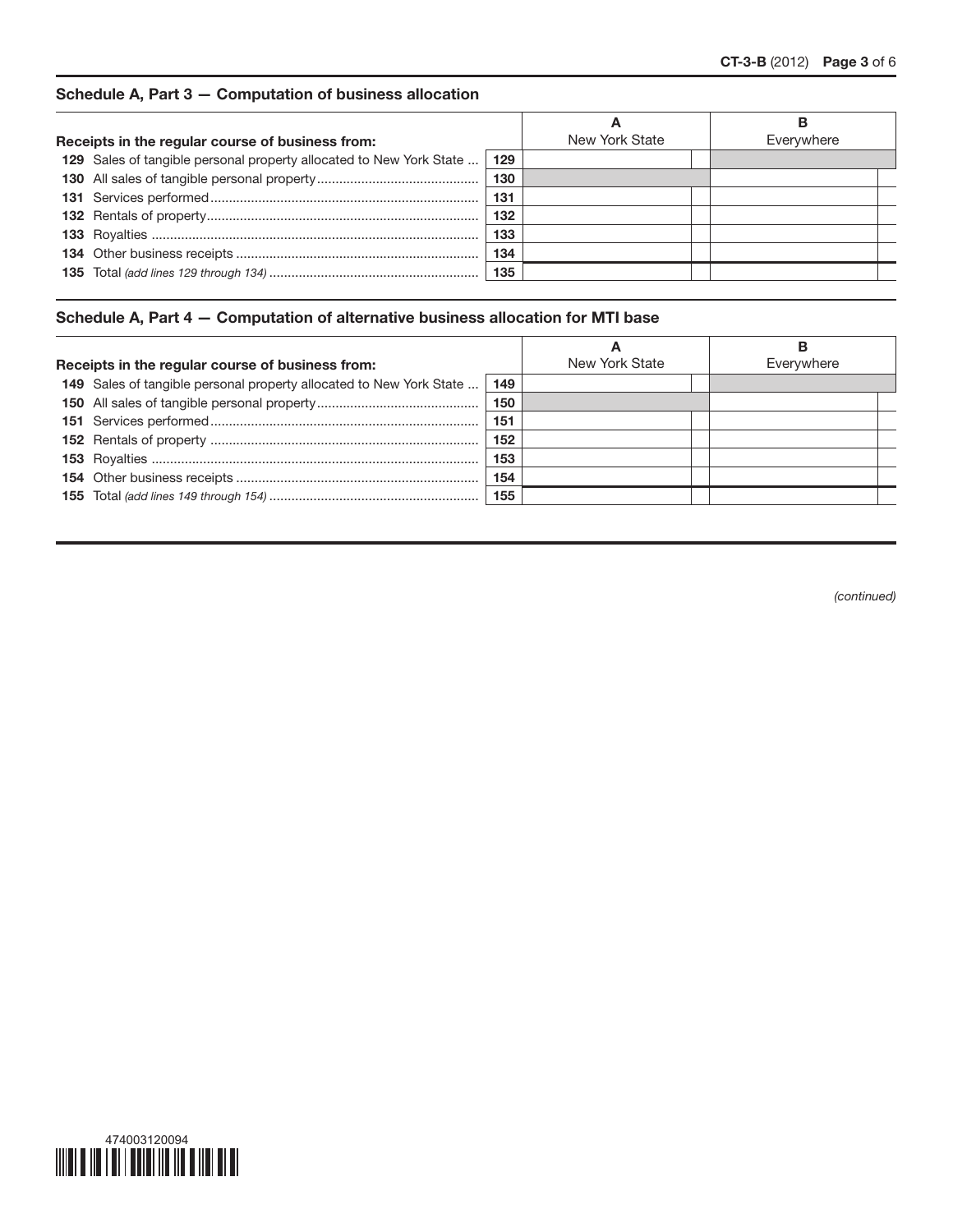#### Schedule B, Part 1 — Computation of investment capital and investment allocation percentage Attach separate sheets if necessary, displaying this information formatted as below.

#### Section 1 — Corporate and governmental debt instruments

|             | the corresponding lines below) | Description of investment (identify each debt instrument and its date of maturity here; for each debt instrument complete columns C through G on |                                            |                                |                                                                      |
|-------------|--------------------------------|--------------------------------------------------------------------------------------------------------------------------------------------------|--------------------------------------------|--------------------------------|----------------------------------------------------------------------|
| <b>Item</b> |                                |                                                                                                                                                  | $B -$ Maturity date                        |                                |                                                                      |
| A           |                                |                                                                                                                                                  |                                            |                                |                                                                      |
| B           |                                |                                                                                                                                                  |                                            |                                |                                                                      |
|             | С                              | D                                                                                                                                                | Е                                          |                                | G                                                                    |
| Item        | Average value                  | Liabilities directly or<br>indirectly attributable to<br>investment capital                                                                      | Net average value<br>(column C - column D) | Issuer's<br>allocation<br>$\%$ | Value allocated to<br>New York State<br>(column $E \times$ column F) |
| A           |                                |                                                                                                                                                  |                                            |                                |                                                                      |
| B           |                                |                                                                                                                                                  |                                            |                                |                                                                      |
|             | Amounts from attached list     |                                                                                                                                                  |                                            |                                |                                                                      |
|             |                                |                                                                                                                                                  |                                            |                                |                                                                      |
|             | <b>Totals of Section 1</b>     |                                                                                                                                                  |                                            |                                |                                                                      |
|             |                                |                                                                                                                                                  |                                            |                                |                                                                      |

#### Section 2 — Corporate stock, stock rights, stock warrants, and stock options

Description of investment *(identify each investment and enter number of shares here; for each investment complete columns C through G on the corresponding lines below)*

| Item         |                                                      | $B -$ Number of shares                                                      |   |                                                                           |                                                                                                                      |   |                                                                         |               |
|--------------|------------------------------------------------------|-----------------------------------------------------------------------------|---|---------------------------------------------------------------------------|----------------------------------------------------------------------------------------------------------------------|---|-------------------------------------------------------------------------|---------------|
| A            |                                                      |                                                                             |   |                                                                           |                                                                                                                      |   |                                                                         |               |
| B            |                                                      |                                                                             |   |                                                                           |                                                                                                                      |   |                                                                         |               |
|              | C                                                    |                                                                             | D |                                                                           | Е                                                                                                                    | F |                                                                         | G             |
| lltem        | Average value                                        | Liabilities directly or<br>indirectly attributable to<br>investment capital |   | Net average value<br>Issuer's<br>allocation<br>(column C - column D)<br>% |                                                                                                                      |   | Value allocated to<br>New York State<br>(column $E \times$ column $F$ ) |               |
| A            |                                                      |                                                                             |   |                                                                           |                                                                                                                      |   |                                                                         |               |
| B            |                                                      |                                                                             |   |                                                                           |                                                                                                                      |   |                                                                         |               |
|              | Amounts from attached list                           |                                                                             |   |                                                                           |                                                                                                                      |   |                                                                         |               |
|              |                                                      |                                                                             |   |                                                                           |                                                                                                                      |   |                                                                         |               |
|              | Totals of Section 2                                  |                                                                             |   |                                                                           |                                                                                                                      |   |                                                                         |               |
| $\mathbf{2}$ |                                                      |                                                                             |   |                                                                           |                                                                                                                      |   |                                                                         |               |
|              | Totals of Section 1 (from line 1)                    |                                                                             |   |                                                                           |                                                                                                                      |   |                                                                         |               |
| 3            |                                                      |                                                                             |   |                                                                           |                                                                                                                      |   |                                                                         |               |
|              | Totals (add lines 2 and 3 in columns C, D, E, and G) |                                                                             |   |                                                                           |                                                                                                                      |   |                                                                         |               |
| 4            |                                                      |                                                                             |   |                                                                           |                                                                                                                      |   |                                                                         |               |
|              |                                                      |                                                                             |   |                                                                           | 5 Investment allocation percentage without the addition of cash (divide line 4, column G, by line 4, column E)       |   | 5                                                                       | $\frac{0}{0}$ |
|              | Cash (optional)                                      |                                                                             |   |                                                                           |                                                                                                                      |   |                                                                         |               |
| 6            |                                                      |                                                                             |   |                                                                           |                                                                                                                      |   |                                                                         |               |
|              |                                                      |                                                                             |   |                                                                           | Investment capital (add lines 4 and 6 in columns C, D, and E). Enter column E total on page 2, line 35 of this form. |   |                                                                         |               |
| 7            |                                                      |                                                                             |   |                                                                           |                                                                                                                      |   |                                                                         |               |

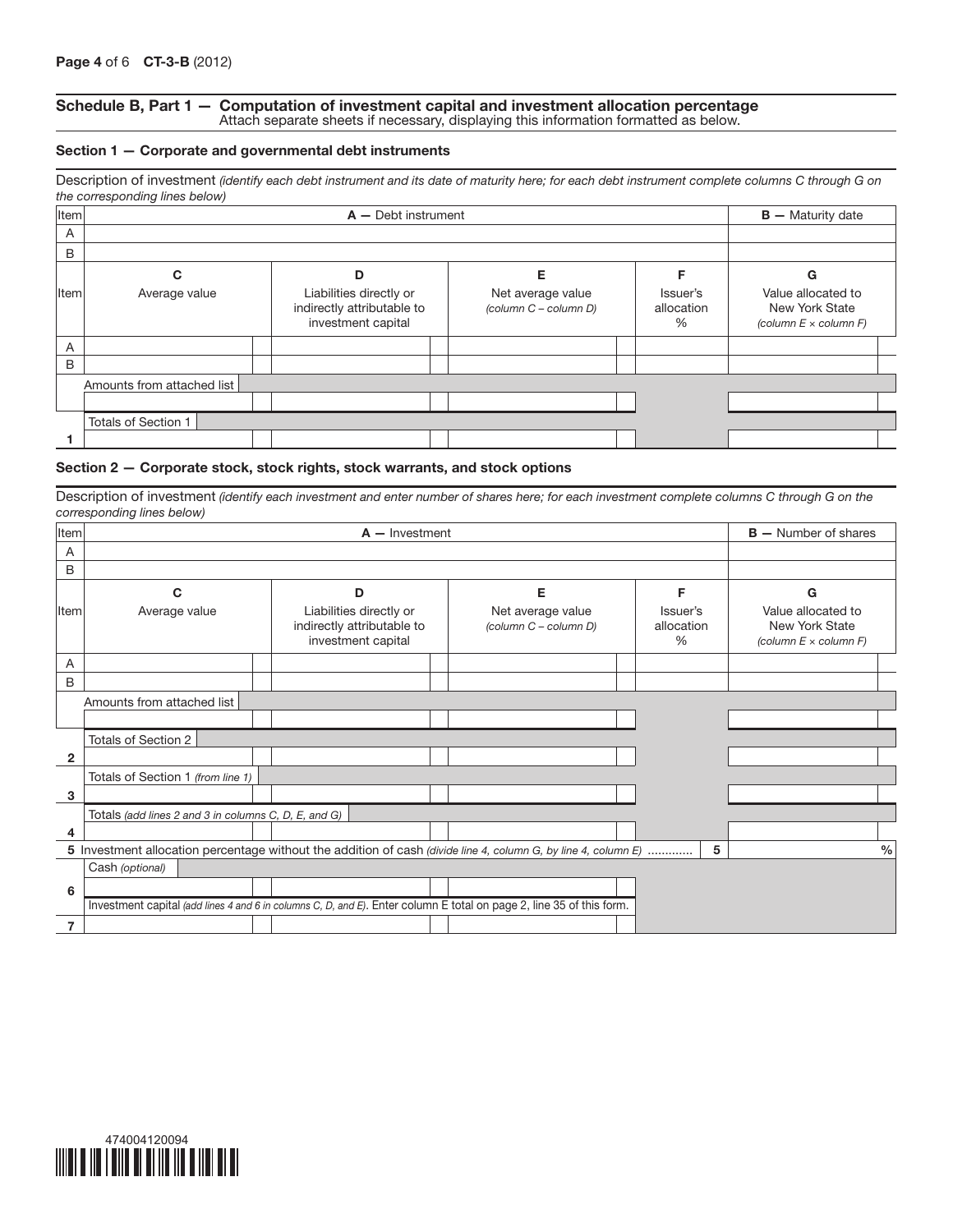| Legal name of corporation |  |
|---------------------------|--|
|---------------------------|--|

Employer identification number (EIN)

## Schedule B, Part 2 — Computation of investment income before allocation

|     |                                                                                                           | 8  |  |    |  |  |  |
|-----|-----------------------------------------------------------------------------------------------------------|----|--|----|--|--|--|
| 9   |                                                                                                           |    |  | 9  |  |  |  |
|     |                                                                                                           |    |  | 10 |  |  |  |
| 11  |                                                                                                           |    |  | 11 |  |  |  |
|     |                                                                                                           |    |  | 12 |  |  |  |
| 13. | Investment income other than interest, dividends, capital gains, or capital losses                        |    |  | 13 |  |  |  |
| 14  |                                                                                                           |    |  | 14 |  |  |  |
| 15. | <b>Interest</b> deductions <b>directly</b> attributable to investment capital                             | 15 |  |    |  |  |  |
| 16. | <b>Noninterest</b> deductions <b>directly</b> attributable to investment capital                          | 16 |  |    |  |  |  |
| 17  | <b>Interest</b> deductions <b>indirectly</b> attributable to investment capital                           | 17 |  |    |  |  |  |
| 18  | <b>Noninterest</b> deductions <b>indirectly</b> attributable to investment capital                        | 18 |  |    |  |  |  |
| 19  |                                                                                                           | 19 |  |    |  |  |  |
| 20  |                                                                                                           | 20 |  |    |  |  |  |
| 21  |                                                                                                           |    |  | 21 |  |  |  |
|     | 22 Investment income before allocation (subtract line 21 from line 20; enter here and on page 1, line 18) |    |  | 22 |  |  |  |

## Schedule C, Part 1 — Income from subsidiary capital

|  | 23 |  |
|--|----|--|
|  | 24 |  |
|  | 25 |  |
|  | 26 |  |

### Schedule C, Part 2 — Computation and allocation of subsidiary capital base

Include all corporations (except a DISC) in which you own more than 50% of the voting stock. Attach separate sheets if necessary, displaying this information formatted as below.

|           |                                                                                   | A - Description of subsidiary capital (list the name of each corporation and the EIN here; for each corporation, complete columns B through G<br>on the corresponding lines below) |                                                                                  |                                                    |                                     |    |                                                                    |
|-----------|-----------------------------------------------------------------------------------|------------------------------------------------------------------------------------------------------------------------------------------------------------------------------------|----------------------------------------------------------------------------------|----------------------------------------------------|-------------------------------------|----|--------------------------------------------------------------------|
| Item      |                                                                                   |                                                                                                                                                                                    | Name                                                                             |                                                    |                                     |    | <b>EIN</b>                                                         |
| A         |                                                                                   |                                                                                                                                                                                    |                                                                                  |                                                    |                                     |    |                                                                    |
| B         |                                                                                   |                                                                                                                                                                                    |                                                                                  |                                                    |                                     |    |                                                                    |
| C         |                                                                                   |                                                                                                                                                                                    |                                                                                  |                                                    |                                     |    |                                                                    |
| A<br>Item | в<br>% of voting<br>stock<br>owned                                                | C<br>Average<br>value                                                                                                                                                              | D<br>Liabilities directly or indirectly<br>attributable to<br>subsidiary capital | Е<br>Net average<br>value<br>(column C - column D) | F<br>Issuer's<br>allocation<br>$\%$ |    | G<br>Value allocated<br>to New York State<br>(column E x column F) |
| A         |                                                                                   |                                                                                                                                                                                    |                                                                                  |                                                    |                                     |    |                                                                    |
| B         |                                                                                   |                                                                                                                                                                                    |                                                                                  |                                                    |                                     |    |                                                                    |
| C         |                                                                                   |                                                                                                                                                                                    |                                                                                  |                                                    |                                     |    |                                                                    |
|           | Amounts from<br>attached list                                                     |                                                                                                                                                                                    |                                                                                  |                                                    |                                     |    |                                                                    |
| 27        | Totals (add<br>amounts in<br>columns C <sub>r</sub><br>$\overline{27}$<br>and $D$ |                                                                                                                                                                                    |                                                                                  |                                                    |                                     |    |                                                                    |
| 28        |                                                                                   | Total net average value of subsidiary capital                                                                                                                                      |                                                                                  |                                                    |                                     |    |                                                                    |
|           |                                                                                   | (add amounts in column E; enter here and on page 2, line 33)  28                                                                                                                   |                                                                                  |                                                    |                                     |    |                                                                    |
| 29        |                                                                                   |                                                                                                                                                                                    |                                                                                  |                                                    |                                     | 29 |                                                                    |
| 30        |                                                                                   | Value of subsidiary capital included in column G of subsidiaries taxable under Tax Law Article 32;                                                                                 |                                                                                  |                                                    |                                     |    |                                                                    |
|           |                                                                                   |                                                                                                                                                                                    |                                                                                  |                                                    |                                     | 30 |                                                                    |
|           |                                                                                   |                                                                                                                                                                                    |                                                                                  |                                                    |                                     | 31 |                                                                    |